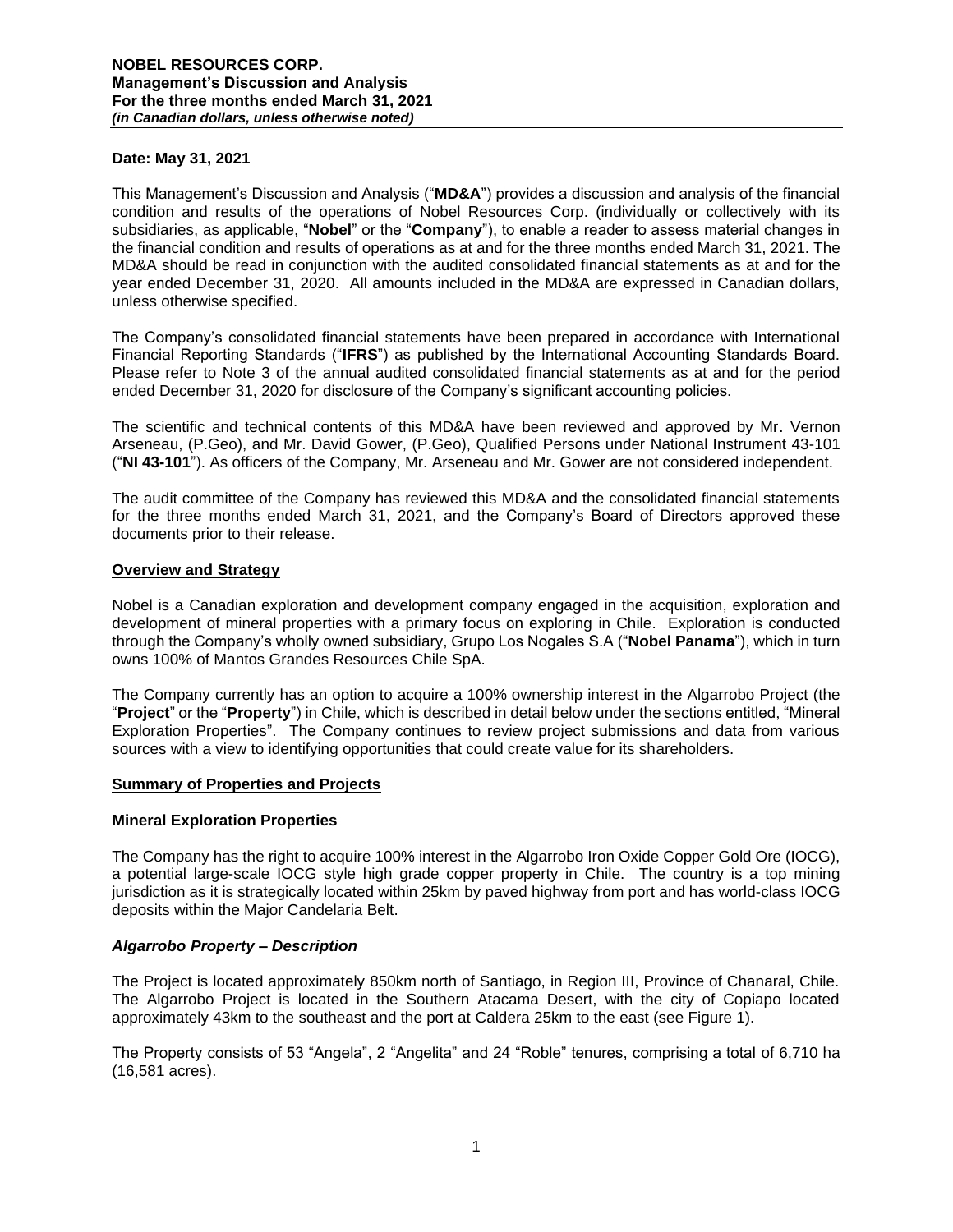#### **NOBEL RESOURCES CORP. Management's Discussion and Analysis For the three months ended March 31, 2021** *(in Canadian dollars, unless otherwise noted)*



**Figure 1: Location of the Algarrobo IOCG Project.**

# *Algarrobo Property – Exploration*

The Company has completed an extensive chip-channel sampling program on underground and surface exposures of mineralization in advance of its drill program. A total of 133 chip/channel samples were collected from the existing workings as well as trenches and surfaces exposures. The mineralization is typically characterized by very high-grade veins ranging from 0.5 to 5 meters thick with mineralized wall rock adjacent that commonly has copper grades that can vary from 0.8% to 5% copper. The mining has been geared to high grade, small scale production for direct shipping +12% copper ore to the Enami smelter 45km to the south in the city of Copiapo.

• Chip/channel samples across the high-grade mineralized structures have returned values as high as 36.22% copper with numerous samples grading from 5% to 30% copper.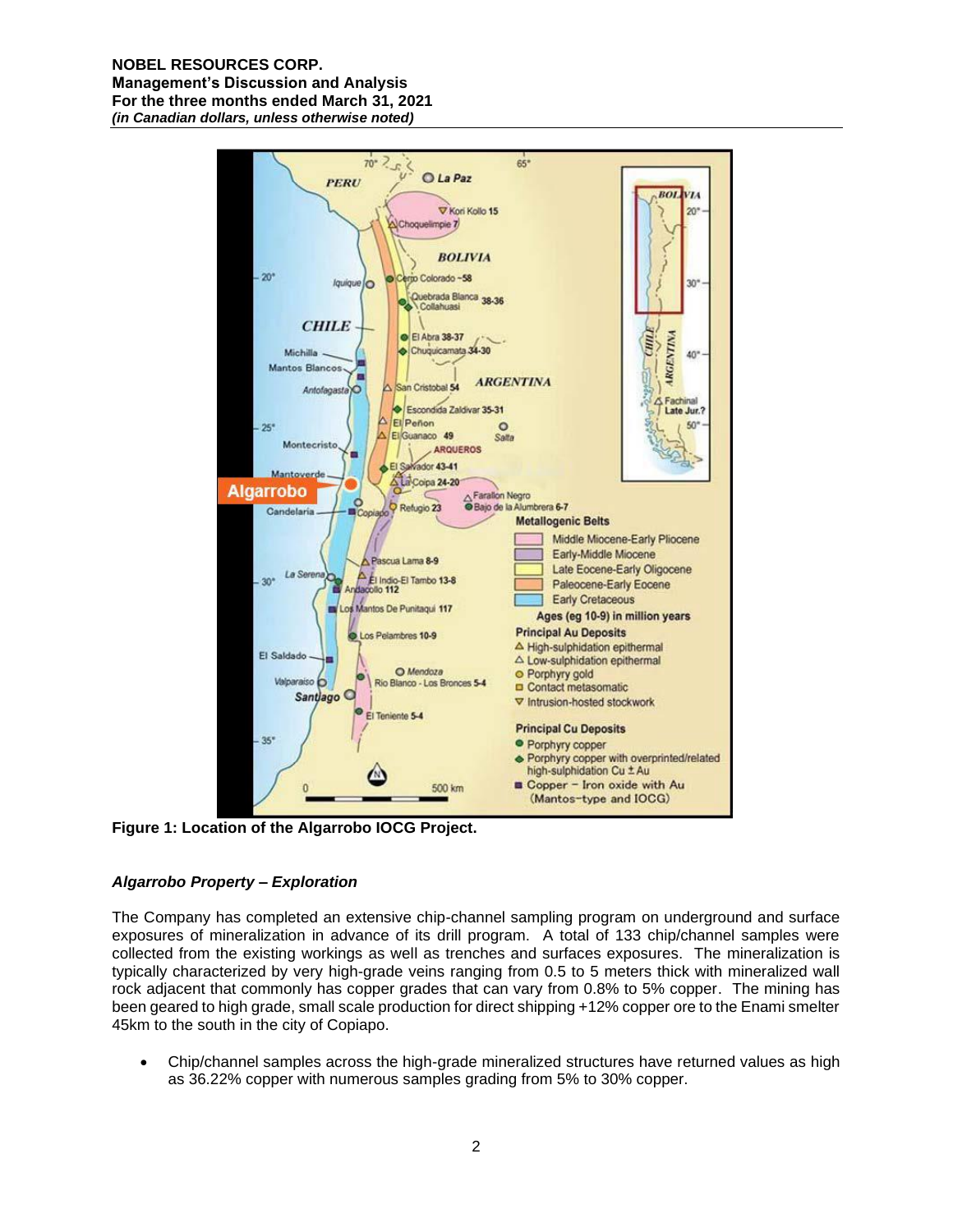- Copper-rich samples show consistent gold enrichment with values ranging from 0.24-3.37 g/t gold and locally values as high as 15 g/t and 27.4 /t gold.
- Artisanal mining has been producing ore to a 12% copper cut off and direct shipping it to the smelter in Copiapo for treatment.
- Workings on the Project generally do not exceed 40 meters depth, however historical mining to 350 meters depth has occurred on an adjacent property and to 500 meters within 5km of the Project.
- The Project is characterized by a very extensive mineralized system that extends at least 6km along strike in a northeast direction and major mineralized veins form a horsetail structure that is more than 2km across strike. Besides the numerous major vein structures, there are thousands of smaller copper mineralized veins with varying orientations that have not been sampled within the mineralized area (see Figure 2).
- The Project is in an area with excellent infrastructure, 25km by paved highway from the port of Caldera and 45km north of the smelting complexes located in the city of Copiapo, also by paved highway.



**Figure 2: Map of the northeast part of the Property showing the numerous major mineralized structures sampled by the Company and from which production has occurred. The area with the historical and current mine workings is concentrated in the northeastern quadrant of the Property extending approximately 6km along strike in a southwesterly direction. The numbers beside certain of the sample site refer to copper values in % from the high-grade vein systems. The inset map showing the Gloria vein occurs 3km southwest along the trend and off the map.**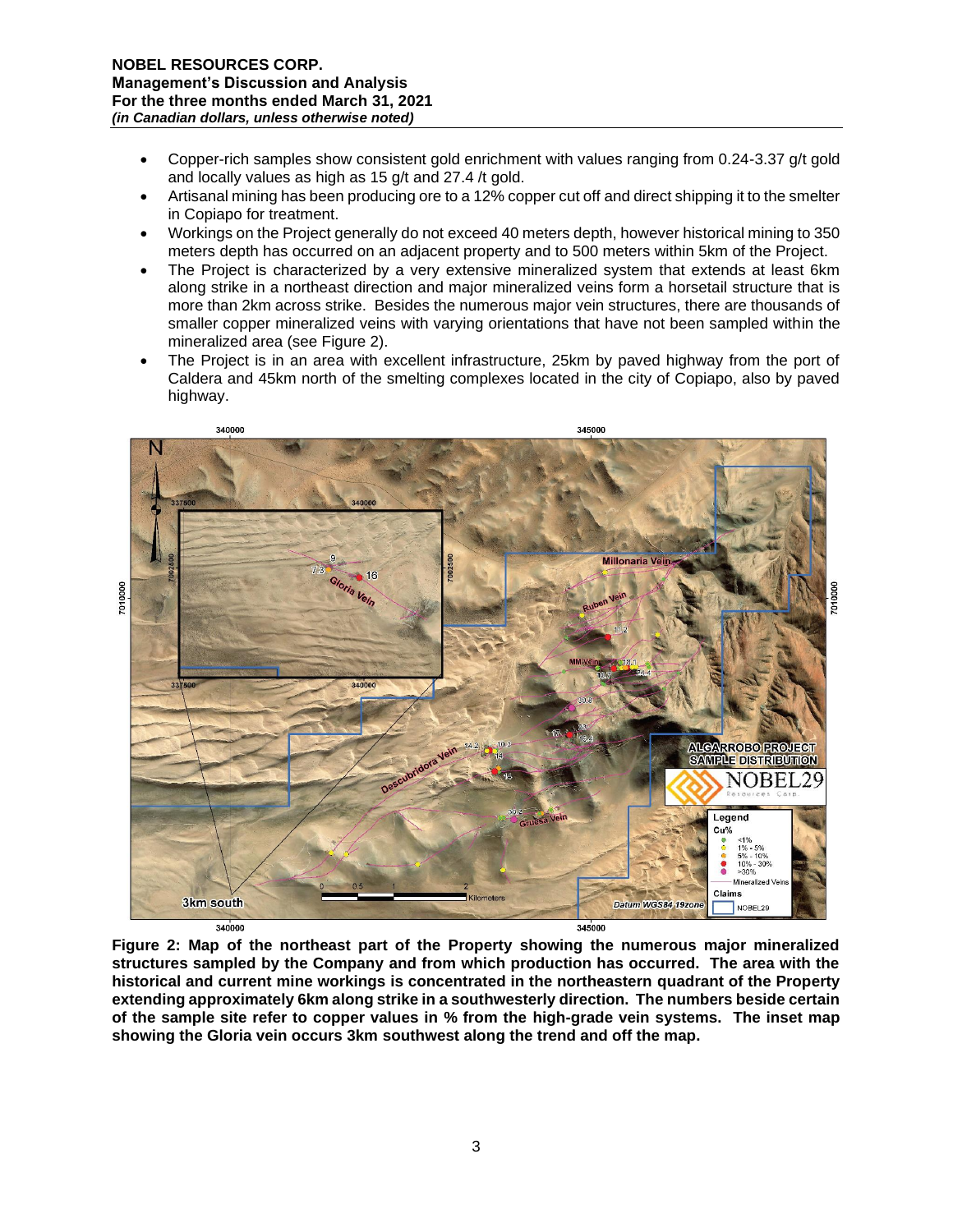For a complete list sampling process and results, please refer to the Company's press release dated April 22, 2021. Additional information in respect of the Project can be found in the Company's technical report prepared by Richard T. Walker, M.Sc, P. Geo. and Enrique Grez Armanet, B.Sc, P. Geo. titled "NI 43-101 Technical Report Algarrobo Property III Region, Chile at 27° 02' 34' E Latitude, 70° 33' 52' Longitude" with an effective date of February 28, 2021, which has been filed on SEDAR (www.sedar.com).

Diamond drilling and ground magnetic surveys have commenced on the Project and results will be announced as they become available. The Company is well financed to execute on a significant drill campaign at Algarrobo.

## **Liquidity and Capital Resources**

As at March 31, 2021, the Company had working capital of \$709,138 (December 31, 2020: 877,073), which included a cash balance of \$864,226 (December 31, 2020: \$1,079,920) and amounts receivable of \$98,831 (December 31, 2020: \$31,160), offset by accounts payable and accrued liabilities of \$110,625 (December 31, 2020: 219,723) and lease liabilities of \$14,330 (December 31, 2020: 17,913).

On January 14, 2021, the Company completed a private placement of subscription receipts ("**Subscription Receipts**") by issuing 22,020,000 Subscription Receipts at a price of \$0.40 each, for gross proceeds to the Company of approximately \$8.8 million, pursuant to an agency agreement among Clarus Securities Inc., who acted as lead agent, Mackie Research Capital Corporation and Industrial Alliance Securities Inc. (collectively, the "**Agents**"), Novo19 Capital Corp. ("**Novo19**"), and the Company.

The gross proceeds from the sale of the Subscription Receipts, less the Agents' commission and expenses and an initial advance to the Company of \$750,000 were held in escrow by Computershare Trust Company of Canada to be released to the Company upon satisfaction and/or waiver of certain escrow release conditions. The Company will use the net proceeds from the offering for general corporate and working capital purposes.

On April 14, 2021, the Company granted 3,775,000 stock options to certain directors, officers and consultants of the Company pursuant to the Company's stock option plan. Each option is exercisable at a price of \$0.40 per option until March 2, 2026.

On April 14, 2021, the Company closed its previously announced reverse takeover transaction (the "Transaction") with Novo 19. The Transaction was completed by way of a "three-cornered" amalgamation pursuant to the provisions of the *Business Corporations Act* (Ontario). Prior to the completion of the Transaction, Novo19: (i) completed a consolidation of its issued and outstanding common shares on the basis of one post-consolidation share for every 6.6667 pre-consolidation shares; and (ii) changed its name from "Novo19 Capital Corp." to "Nobel29 Resources Corp." Pursuant to the Transaction, all common shares of the Company were exchanged for post-consolidation shares on a one-for-one basis for common shares of Nobel29 and the Company and 2791419 Ontario Inc., a -wholly-owned subsidiary of the Company newly incorporated under the *Business Corporations Act* (Ontario) for the sole purpose of effecting the Transaction, amalgamated with the resulting entity continuing as a wholly owned subsidiary of the Company under the name "Nobel Resources Corp." Pursuant to the Transaction: (i) a total of 62,732,500 Company shares were exchanged for post-consolidation shares of Nobel29 on a one-for-one basis; (ii) warrants exercisable for a total of 1,907,400 Company shares were exchanged on a one-for-one basis for equivalent warrants of Nobel29; and (iii) options exercisable for a total of 3,775,000 Company shares were exchanged on a one-for-one basis for equivalent options of Nobel29. With the completion of the Transaction, Nobel29 has 65,758,290 post-consolidation shares issued and outstanding (on an undiluted basis) and Nobel is a wholly-owned subsidiary of Nobel29.

Immediately prior to the closing of the Transaction, each Subscription Receipt was converted into one common share of the Company and were in turn exchanged for shares of Nobel29 pursuant to the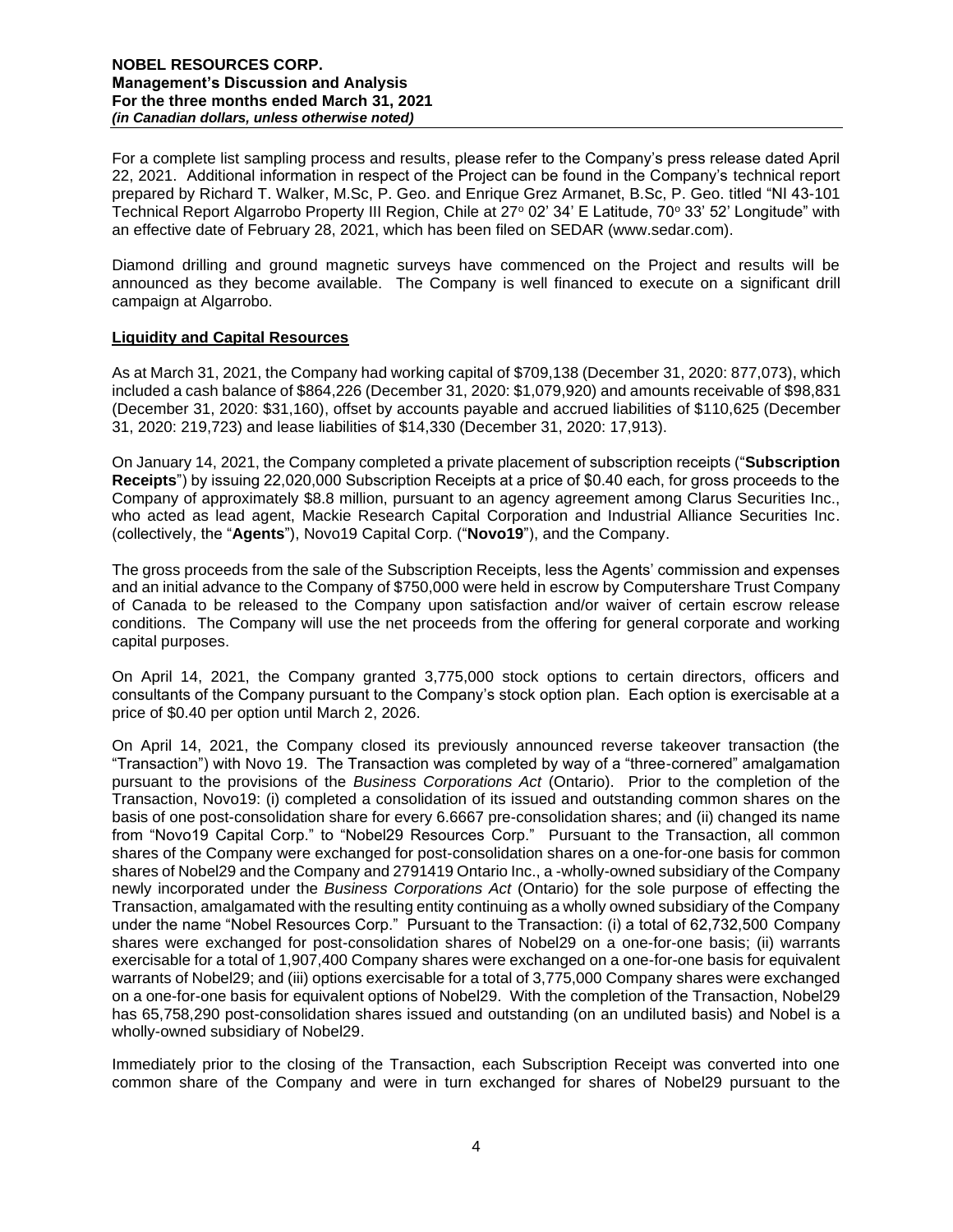Transaction. In addition, the escrowed proceeds were also released in accordance with the provisions of the Subscription Receipt Agreement.

### **Results of Operations**

During the three months ended March 31, 2021, the Company recorded a loss of \$1,183,371, or \$0.03 per share.

Expenses incurred during the three months ended March 31, 2021 included \$808,128 in exploration and evaluation expenses, \$307,233 in consulting and management fees; \$30,805 in shareholder communications expenses and filing fees, \$32,667 in promotion expenses, and \$64,810 in professional fees related to legal expenses and the preparation and audit of the Company's financial statements.

### **Cash flows**

### *Three months ended March 31, 2021*

During the three months ended March 31, 2021, the Company used cash of \$1,604,503 in operating activities. Cash used in operating activities consisted primarily of new project evaluation expenses incurred on the Company's property in Chile and corporate development expenses.

During the three months ended March 31, 2021, investing activities provided cash of \$7,317,225, consisting of restricted cash related to the Company's private placement of subscription receipts.

During the three months ended March 31, 2021, financing activities generated \$8,706,034 from net proceeds received from a private placement of subscription receipts and a separate private placement financing, offset by principal payments on the Company's lease liability.

### **Financial Instruments**

Financial instruments recorded at fair value on the statement of financial position are classified using a fair value hierarchy that reflects the significance of the inputs used in making the measurements. The fair value hierarchy has the following levels:

- a) Level 1 Unadjusted quoted prices in active markets for identical assets or liabilities;
- b) Level 2 Inputs other than quoted prices that are observable for assets or liabilities, either directly or indirectly; and
- c) Level 3 Inputs for assets and liabilities that are not based on observable market data.

The fair value hierarchy requires the use of observable market inputs whenever such inputs exist. A financial instrument is classified to the lowest level of the hierarchy for which a significant input has been considered in measuring fair value.

The Company's financial instruments include cash, amounts receivable, accounts payable and accrued liabilities, and lease liabilities. The carrying values of these financial instruments reported in the statement of financial position approximate their respective fair values due to the relatively short-term nature of these instruments. As at March 31, 2021, the Company had no instruments to classify in the fair value hierarchy.

The Company's risk exposures and the impact on the Company's financial instruments are summarized below: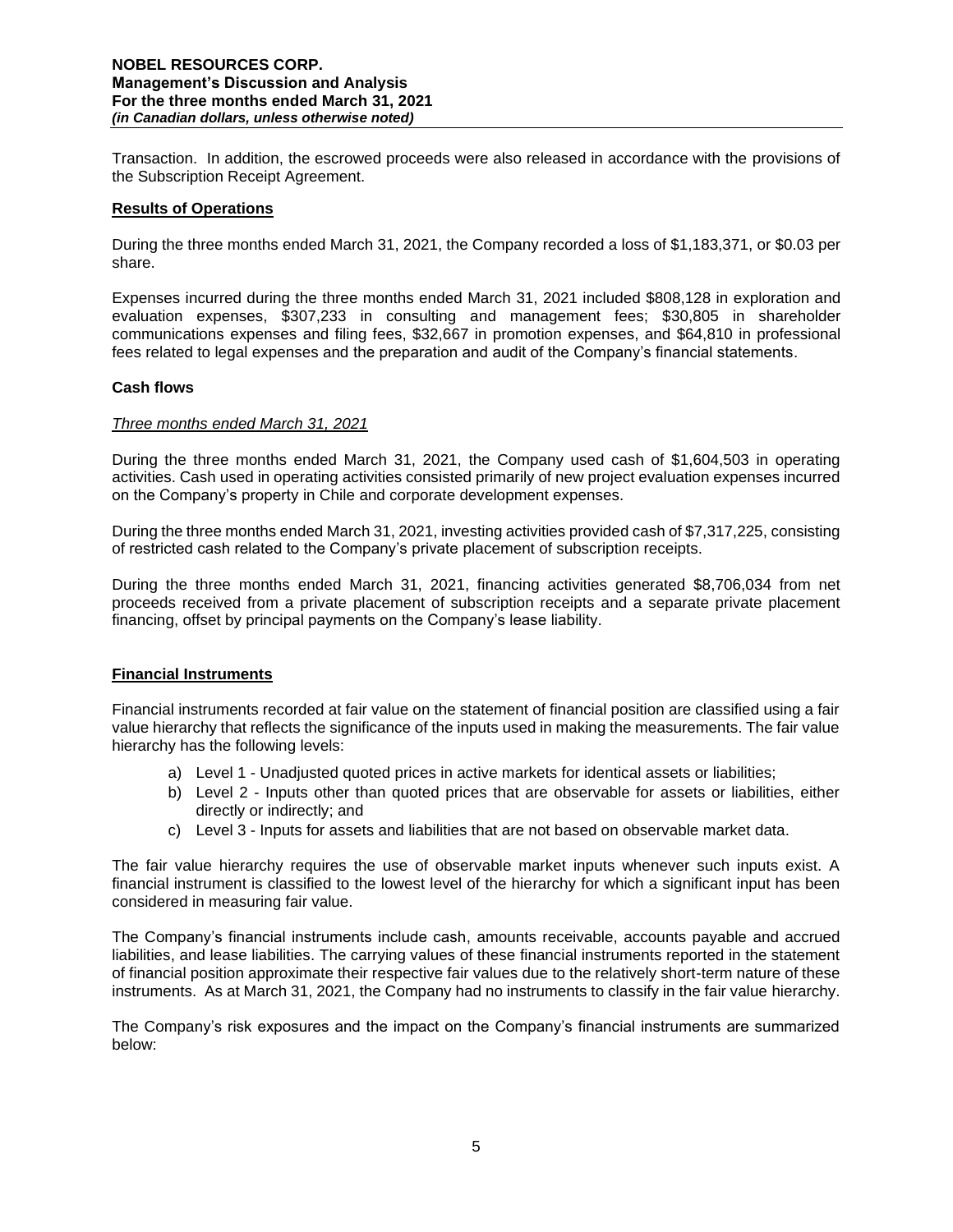### (a) *Credit risk*

Counterparty credit risk is the risk that the financial benefits of contracts with a specific counterparty will be lost if a counterparty defaults on its obligations under the contract. This includes any cash amounts owed to the Company by those counterparties, less any amounts owed to the counterparty by the Company where a legal right of set-off exists and also includes the fair values of contracts with individual counterparties which are recorded in the financial statements.

### a. *Trade credit risk*

The Company is not exposed to significant trade credit risk.

b. *Cash* 

In order to manage credit and liquidity risk the Company's policy is to invest only in highly rated investment grade instruments that have maturities of three months or less. Limits are also established based on the type of investment, the counterparty and the credit rating.

(b) *Currency risk* 

Currency risk is the risk that the fair value of, or future cash flows from, the Company's financial instruments will fluctuate because of changes in foreign exchange rates. The Company's foreign currency risk arises primarily with respect to the Chilean peso from its property interests in Chile, and from US dollars from operations. Fluctuations in the exchange rates between these currencies and the Canadian dollar could have a material effect on the Company's business, financial condition and results of operations. The Company does not engage in any hedging activity to mitigate this risk.

As at March 31, 2021 and December 31, 2020, the Company had the following financial instruments denominated in foreign currency (expressed in Canadian dollars):

|                              | March 31, 2021 |      | December 31, 2020 |
|------------------------------|----------------|------|-------------------|
|                              | Chilean pesos  |      | Chilean pesos     |
| Cash                         | \$<br>39,584   | - \$ | 344.459           |
| Accounts receivable          | 36.195         |      | 21,904            |
| Accounts payable and accrued |                |      |                   |
| liabilities                  | (16,694)       |      | (282, 045)        |
|                              | 59,085 \$      |      | 84,318            |

A 10% strengthening (weakening) of the Canadian dollar against the Chilean peso would decrease (increase) net loss by approximately \$6,000 (December 31, 2020: \$8,500).

*(c) Liquidity risk*

Liquidity risk is the risk that an entity will encounter difficulty in meeting obligations associated with financial liabilities. The Company's approach to managing liquidity risk is to ensure that it will have sufficient liquidity to meet liabilities when due. At March 31, 2021, the Company had a cash balance of \$864,226 to settle current liabilities of \$1,079,920. The Company's trade payables have contractual maturities of less than 30 days and are subject to normal trade terms.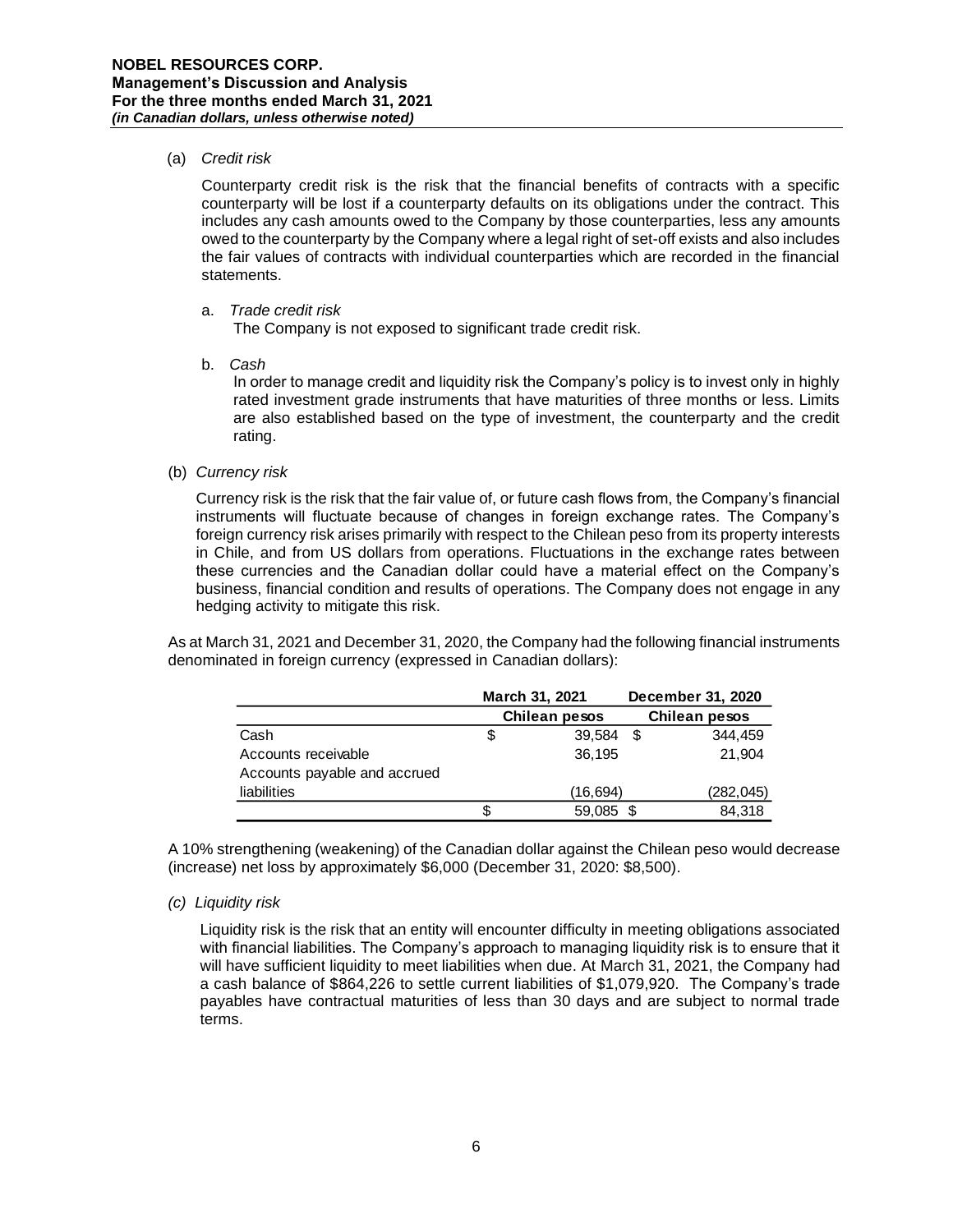#### *d) Commodity / Equity price risk*

The Company is exposed to price risk with respect to commodity prices. Commodity price risk is defined as the potential adverse impact on earnings and economic value due to commodity price movements and volatilities. The Company closely monitors commodity prices, as they relate to gold and copper. Commodity price risk is remote as the Company is not a producing entity.

### **Critical Accounting Policies**

The Company's significant accounting policies are described in Note 3 of the audited consolidated financial statements for the period ended December 31, 2020. The preparation of statements in conformity with IFRS requires management to make estimates and assumptions that affect the reported amounts of assets and liabilities at the date of the financial statements and reported amounts of expenses during the reporting period. Actual outcomes could differ from these estimates. The following is a list of the accounting policies that management believes are critical, due to the degree of uncertainty regarding the estimates and assumptions involved and the magnitude of the asset, liability or expense being reported:

- Foreign currencies
- Exploration and evaluation properties
- Lease and right-of-use assets

#### *Foreign currencies*

The Foreign currency translation presentation and functional currency of the Company and its subsidiary is the Canadian dollar.

Transactions in currencies other than the functional currency are recorded at the rates of exchange prevailing on the dates of the transactions. At each financial position reporting date, monetary assets and liabilities that are denominated in foreign currencies are translated at the rates prevailing at the date of the statement of financial position. Exchange differences are recognized in operations in the period in which they arise.

The Company makes expenditures and incurs costs in Chilean Pesos ("CLP"). At March 31, 2021, one Canadian dollar was worth CLP 572.863972. During the three months ended March 31, 2021, the average value of one Canadian dollar was CLP 572.0706.

### *Project evaluation expenses*

|                                           | Three months ended<br>March 31, |
|-------------------------------------------|---------------------------------|
|                                           | 2021                            |
| Mining and drilling                       | 351,212                         |
| Topographic surveys                       | 210,325                         |
| Laboratory analysis                       | 24,653                          |
| Field supplies                            | 49,767                          |
| Professional fees                         | 39,793                          |
| Land management fees, taxes and permits   | 66,283                          |
| Project overhead costs                    | 66,097                          |
| Total exploration and evaluation expenses | \$<br>808,128                   |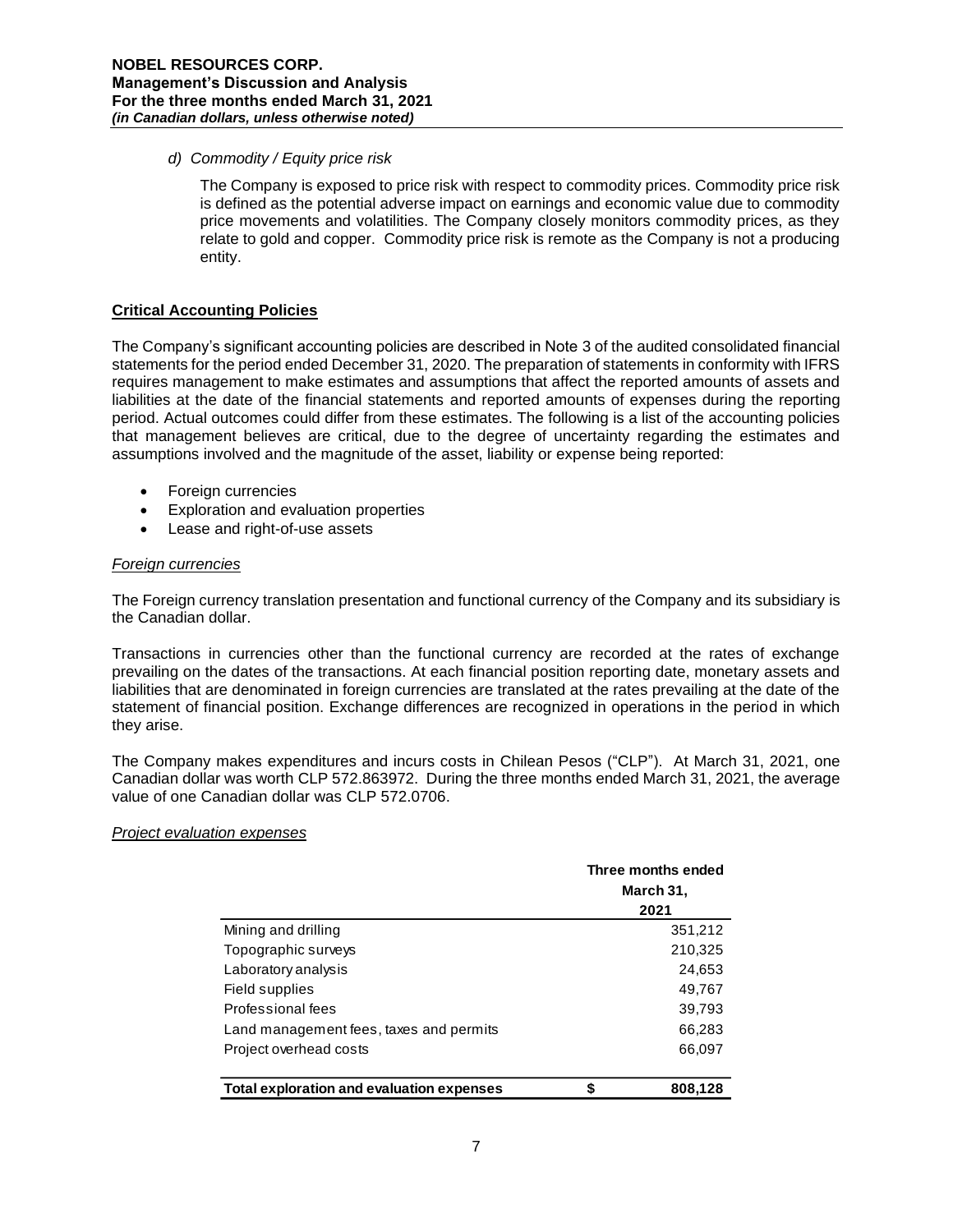#### *Right-of-use assets*

As a lessee, the Company recognizes a right-of-use asset and a lease liability at the commencement date of a lease. The right-of-use asset is initially measured at cost, which is comprised of the initial amount of the lease liability adjusted for any lease payments made at or before the commencement date, plus any decommissioning and restoration costs, less any lease incentives received.

The right-of-use asset is subsequently depreciated from the commencement date to the earlier of the end of the lease term, or the end of the useful life of the asset. In addition, the right-of-use asset may be reduced due to impairment losses, if any, and adjusted for certain remeasurements of the lease liability.

A lease liability is initially measured at the present value of the lease payments that are not paid at the commencement date, discounted by the interest rate implicit in the lease, or if that rate cannot be readily determined, the incremental borrowing rate. Lease payments included in the measurement of the lease liability are comprised of:

- fixed payments, including in-substance fixed payments, less any lease incentives receivable;
- variable lease payments that depend on an index or a rate, initially measured using the index or rate as at the commencement date;
- amounts expected to be payable under a residual value guarantee;
- exercise prices of purchase options if the Company is reasonably certain to exercise that option:
- payments of penalties for terminating the lease, if the lease term reflects the lessee exercising an option to terminate the lease.

The lease liability is measured at amortized cost using the effective interest method. It is remeasured when there is a change in future lease payments arising from a change in an index or rate, or if there is a change in the estimate or assessment of the expected amount payable under a residual value guarantee, purchase, extension or termination option. Variable lease payments not included in the initial measurement of the lease liability are charged directly to profit or loss.

### **Commitments and Contingencies**

The Company's exploration activities are subject to various laws and regulations governing the protection of the environment. These laws and regulations are continually changing and generally becoming more restrictive. The Company believes its operations are materially in compliance with all applicable laws and regulations. The Company expects to make expenditures to comply with such laws and regulations.

The Company is party to certain management contracts. These contracts contain minimum commitments of approximately \$261,000 with regards to termination pay and additional contingent payments of up to approximately \$912,250 upon the occurrence of a change of control. As a triggering event has not taken place, the contingent payments have not been reflected in these consolidated financial statements.

### **Transactions with Related Parties**

### *Compensation of key management personnel of the Company*

In accordance with IAS 24, key management personnel are those persons having authority and responsibility for planning, directing and controlling the activities of the Company directly or indirectly, including any directors (executive and non-executive) of the Company. During the three months ended March 31, 2021, the remuneration of directors and other key management personnel was \$263,519.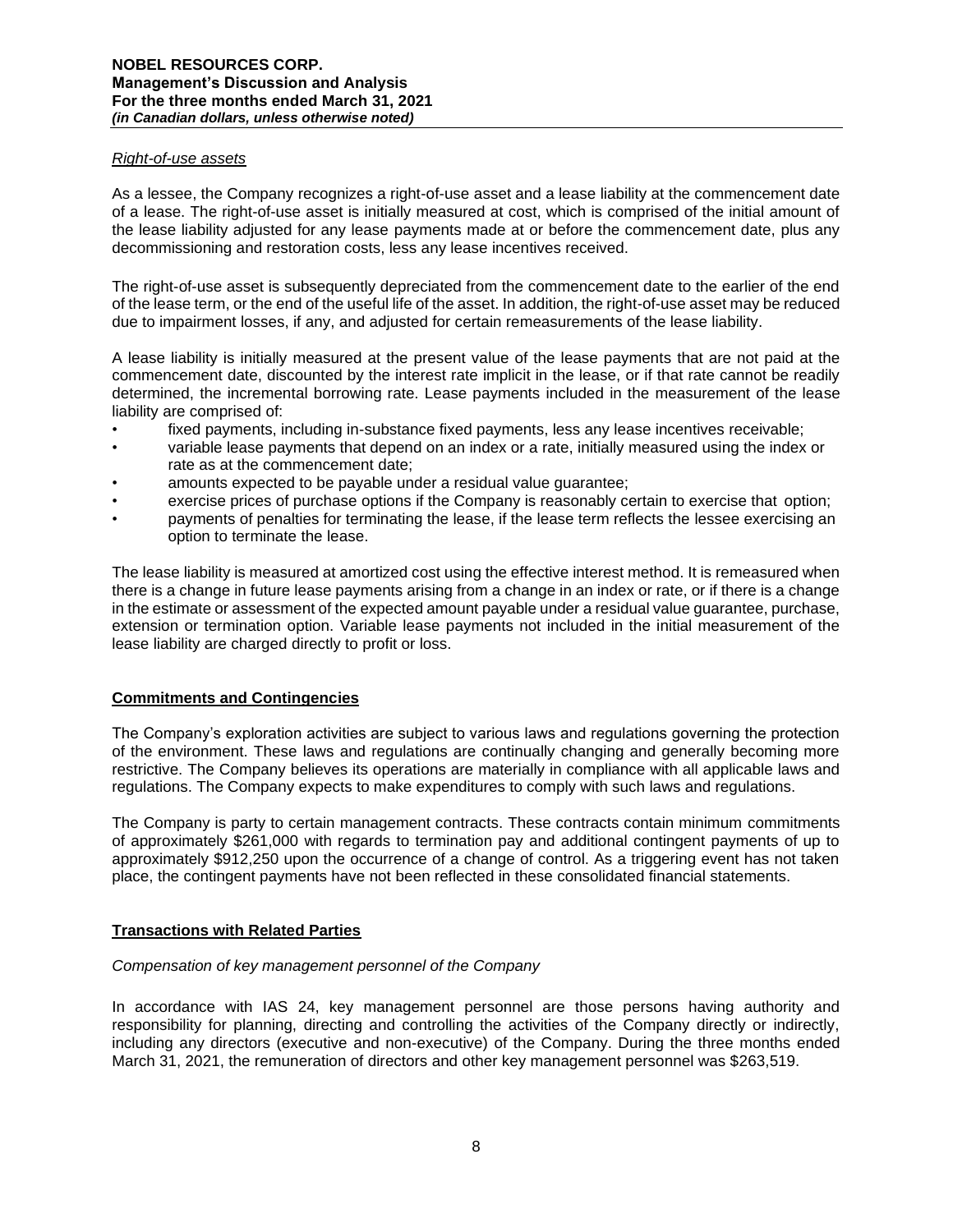# **Risk Factors**

Mining exploration inherently contains a high degree of risk and uncertainty, which even a combination of careful evaluation, experience and knowledge may not eliminate. The following are certain factors relating to the business of the Company, which investors should carefully consider when making an investment decision concerning the Company's shares. These risks and uncertainties are not the only ones facing the Company. Additional risks and uncertainties not presently known that the Company currently deems immaterial, may also impair the operations of the Company. If any such risks occur, the financial condition, liquidity and results of operations of the Company could be materially adversely affected and the ability of the Company to implement its growth plans could be adversely affected. An investment in the Company is speculative. An investment in the Company will be subject to certain material risks and investors should not invest in securities of the Company unless they can afford to lose their entire investment. The following is a description of certain risks and uncertainties that may affect the Company.

# *Novel Coronavirus ("COVID-19")*

The Company's operations could be significantly adversely affected by the effects of a widespread global outbreak of a contagious disease, including the recent outbreak of respiratory illness caused by COVID-19. The Company cannot accurately predict the impact COVID-19 will have on its operations and the ability of others to meet their obligations with the Company, including uncertainties relating to the ultimate geographic spread of the virus, the severity of the disease, the duration of the outbreak, and the length of travel and quarantine restrictions imposed by governments of affected countries. In addition, a significant outbreak of contagious diseases in the human population could result in a widespread health crisis that could adversely affect the economies and financial markets of many countries, resulting in an economic downturn that could further affect the Company's operations and ability to finance its operations.

### *Substantial Capital Requirements and Liquidity*

Substantial additional funds for the establishment of the Company's current and planned operations will be required. No assurances can be given that the Company will be able to raise the additional funding that may be required for such activities, should such funding not be fully generated from operations. Mineral prices, environmental rehabilitation or restitution, current financial conditions, revenues, taxes, capital expenditures, operating expenses and geological results are all factors which will have an impact on the amount of additional capital that may be required. To meet such funding requirements, the Company may be required to undertake additional equity financing, which would be dilutive to shareholders. Debt financing, if available, may also involve restrictions on financing and operating activities. There is no assurance that additional financing will be available on terms acceptable to the Company or at all. If the Company is unable to obtain additional financing as needed, it may be required to reduce the scope of its operations and pursue only those projects that can be funded through cash flows generated from its existing operations, if any.

### *Financing Risks and Dilution to Shareholders*

The Company will have limited financial resources, no operations and no revenues. Even if the Company's exploration program on one or more of the properties is successful, additional funds will be required for the purposes of further exploration and development. There can be no assurance that the Company will be able to obtain adequate financing in the future or that such financing will be available on favourable terms or at all. It is likely such additional capital will be raised through the issuance of additional equity which would result in dilution to the Company's shareholders.

### *Limited Operating History*

The Company is a relatively new company with limited operating history. The Company only recently acquired its interest in its material properties and the Company has no history of business or mining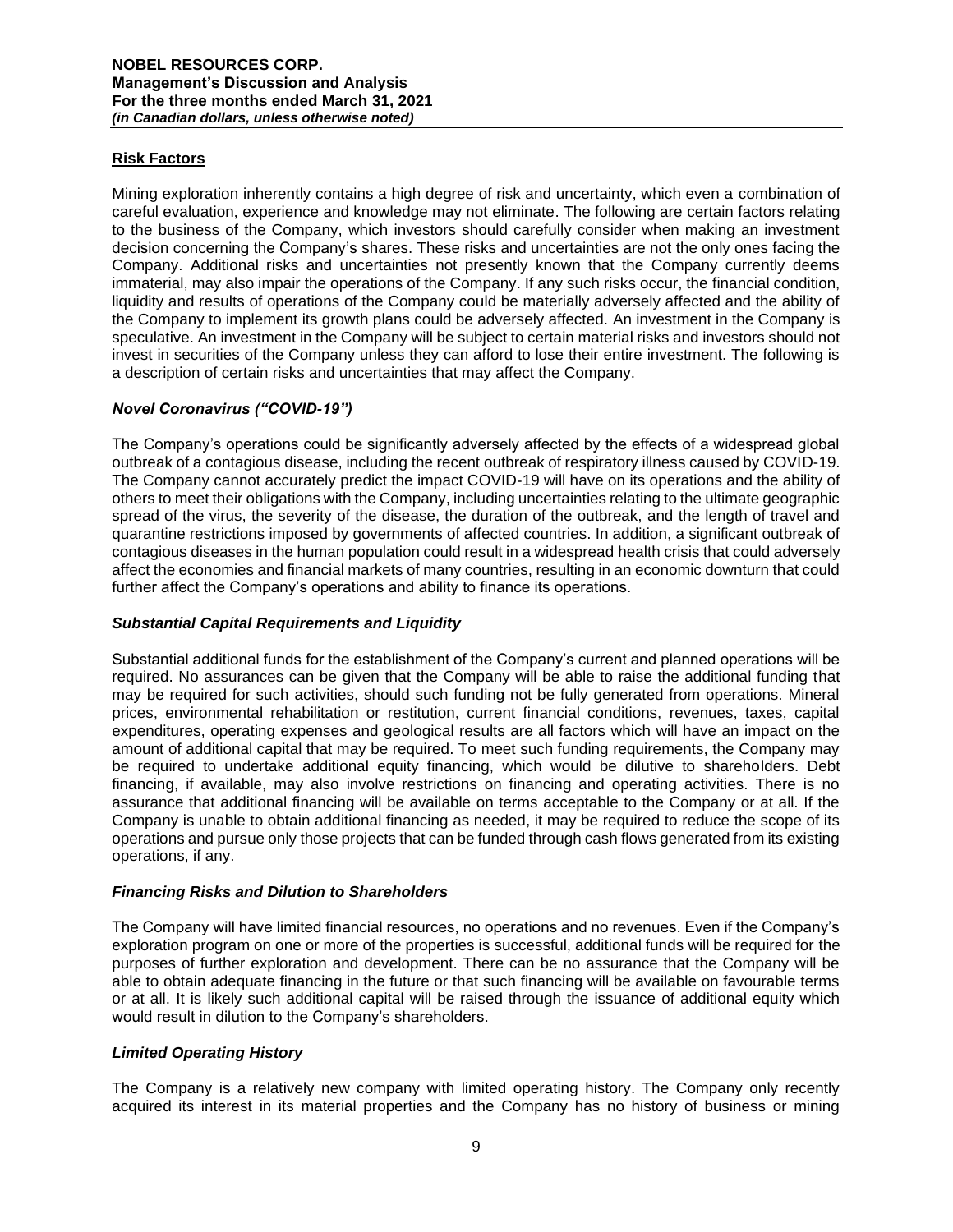operations, revenue generation or production history. The Company has yet to generate a profit from their activities. The Company will be subject to all the business risks and uncertainties associated with any new business enterprise, including the risk that it will not achieve its growth objective. The Company anticipates that it may take several years to achieve positive cash flow from operations.

## *No Mineral Resources or Mineral Reserves*

Resource exploration is a speculative business, characterized by a number of significant risks including, among other things, unprofitable efforts resulting not only from the failure to discover mineral deposits but also from finding mineral deposits that, though present, are insufficient in quantity and quality to return a profit from production. The marketability of minerals acquired or discovered by the Company may be affected by numerous factors which are beyond the control of the Company and which cannot be accurately predicted, such as market fluctuations, the proximity and capacity of milling facilities, mineral markets and processing equipment, and such other factors as government regulations, including regulations relating to royalties, allowable production, importing and exporting of minerals, and environmental protection, the combination of which factors may result in the Company not receiving an adequate return of investment capital.

The Company's properties are in the exploration stage only and, to date, no mineral resources or mineral reserves have been identified. Development of the Company's properties will follow only if favourable exploration results are obtained. The business of exploration for minerals and mining involves a high degree of risk. Few properties that are explored are ultimately developed into producing mines. There is no assurance that any mineral resources or mineral reserves will be identified or developed. The long-term profitability of the Company's operations will in part be directly related to the costs and success of its exploration programs, which may be affected by a number of factors.

Substantial expenditures are required to establish mineral resources and mineral reserves and to develop the mining and processing facilities and infrastructure at any site chosen for mining. Although substantial benefits may be derived from the discovery of a major mineralized deposit, no assurance can be given that minerals will be discovered in sufficient quantities to justify commercial operations or that funds required for development can be obtained on a timely basis.

# *Fluctuating Mineral Prices*

The economics of mineral exploration are affected by many factors beyond the Company's control, including commodity prices, the cost of operations, variations in the grade of minerals explored and fluctuations in the market price of minerals. Depending on the price of minerals, the Company may determine that it is impractical to continue a mineral exploration operation.

Mineral prices are prone to fluctuations and the marketability of minerals is affected by government regulation relating to price, royalties, allowable production and the importing and exporting of minerals, the effect of which cannot be accurately predicted. There is no assurance that a profitable market will exist for the sale of any minerals that may be found on the Company's properties.

# *Regulatory, Permit and License Requirements*

The current or future operations of the Company require permits from various governmental authorities, and such operations are and will be governed by laws and regulations that may concern, among other things, exploration, development, production, taxes, labour standards, occupational health, waste disposal, toxic substances, land use, environmental protection, site safety and other matters. Companies engaged in the exploration and development of mineral properties generally experience increased costs and delays in development and other schedules because of the need to comply with applicable laws, regulations and permits. There can be no assurance that all permits which the Company may require for facilities and the conduct of exploration and development operations on its properties will be obtainable on reasonable terms,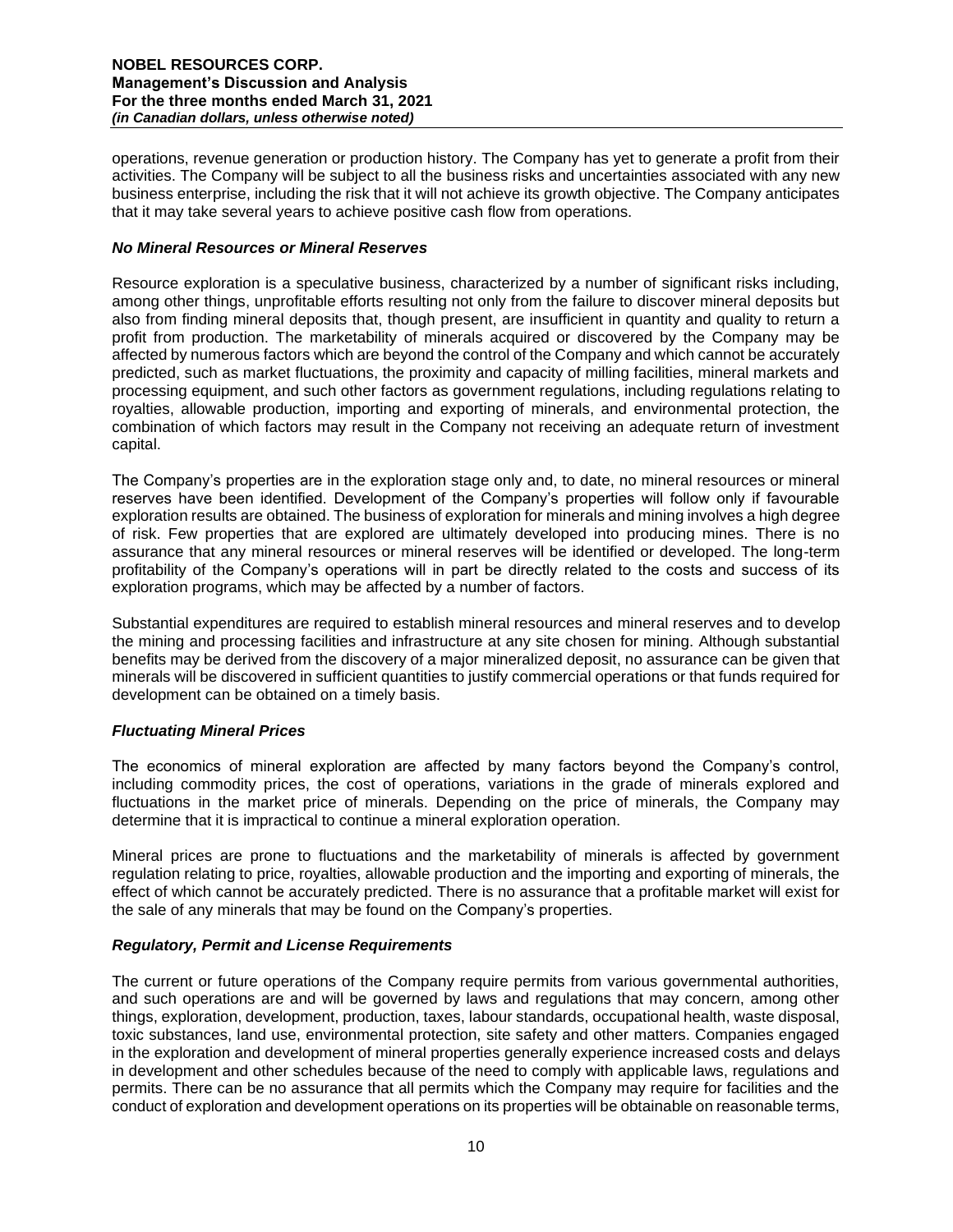or that such laws and regulations will not have an adverse effect on any exploration or development project which the Company might undertake.

Failure to comply with applicable laws, regulations and permitting requirements may result in enforcement actions, including orders issued by regulatory or judicial authorities causing operations to cease or be curtailed and may include corrective measures requiring capital expenditures, installation of additional equipment or remedial actions. Parties engaged in exploration and development operations may be required to compensate those suffering loss or damage by reason of the exploration and development activities and may have civil or criminal fines or penalties imposed upon them for violation of applicable laws or regulations. Amendments to current laws, regulations and permits governing operations and activities of mineral companies, or more stringent implementation thereof, could have a material adverse impact on the Company and cause increases in capital expenditures or exploration and development costs, or require abandonment or delays in the development of new or existing properties.

### *Title to Properties*

Acquisition of title to mineral properties is a very detailed and time-consuming process. Title to, and the area of, mineral properties may be disputed. The Company cannot give an assurance that title to some or all the Company's interest in its properties will not be challenged or impugned. Mineral properties sometimes contain claims or transfer histories that examiners cannot verify. A successful claim that the Company does not have the interest it understands it has in its properties could cause the Company to lose any rights to explore, develop and mine any minerals on such properties without compensation for its prior expenditures relating thereto.

## *Competition*

The mineral exploration and development industry is highly competitive. The Company will have to compete with other companies, many of which have greater financial, technical and other resources than the Company, for, among other things, the acquisition of minerals claims, leases and other mineral interests, as well as for the recruitment and retention of qualified employees and other personnel. Failure to compete successfully against other companies could have a material adverse effect on the Company and its prospects.

### *Reliance on Management and Dependence on Key Personnel*

The success of the Company will be largely dependent upon the performance of its directors and officers and the ability to attract and retain key personnel. The loss of the services of these persons may have a material adverse effect on the Company's business and prospects. The Company will compete with numerous other companies for the recruitment and retention of qualified employees and contractors. There is no assurance that the Company can maintain the service of its directors and officers, or other qualified personnel required to operate its business. Failure to do so could have a material adverse effect on the Company and its prospects.

# *Environmental Risks*

The Company's exploration and appraisal programs will, in general, be subject to approval by regulatory bodies. Additionally, all phases of the exploration, development and mining business present environmental risks and hazards and are subject to environmental regulation pursuant to a variety of international conventions and national and local laws and regulations. Environmental legislation provides for, among other things, restrictions and prohibitions on spills, releases or emissions of various substances produced in association with exploration, development and mining operations. The legislation also requires that wells and facility sites be operated, maintained, abandoned and reclaimed to the satisfaction of applicable regulatory authorities. Compliance with such legislation can require significant expenditures and a breach may result in the imposition of fines and penalties, some of which may be material. Environmental legislation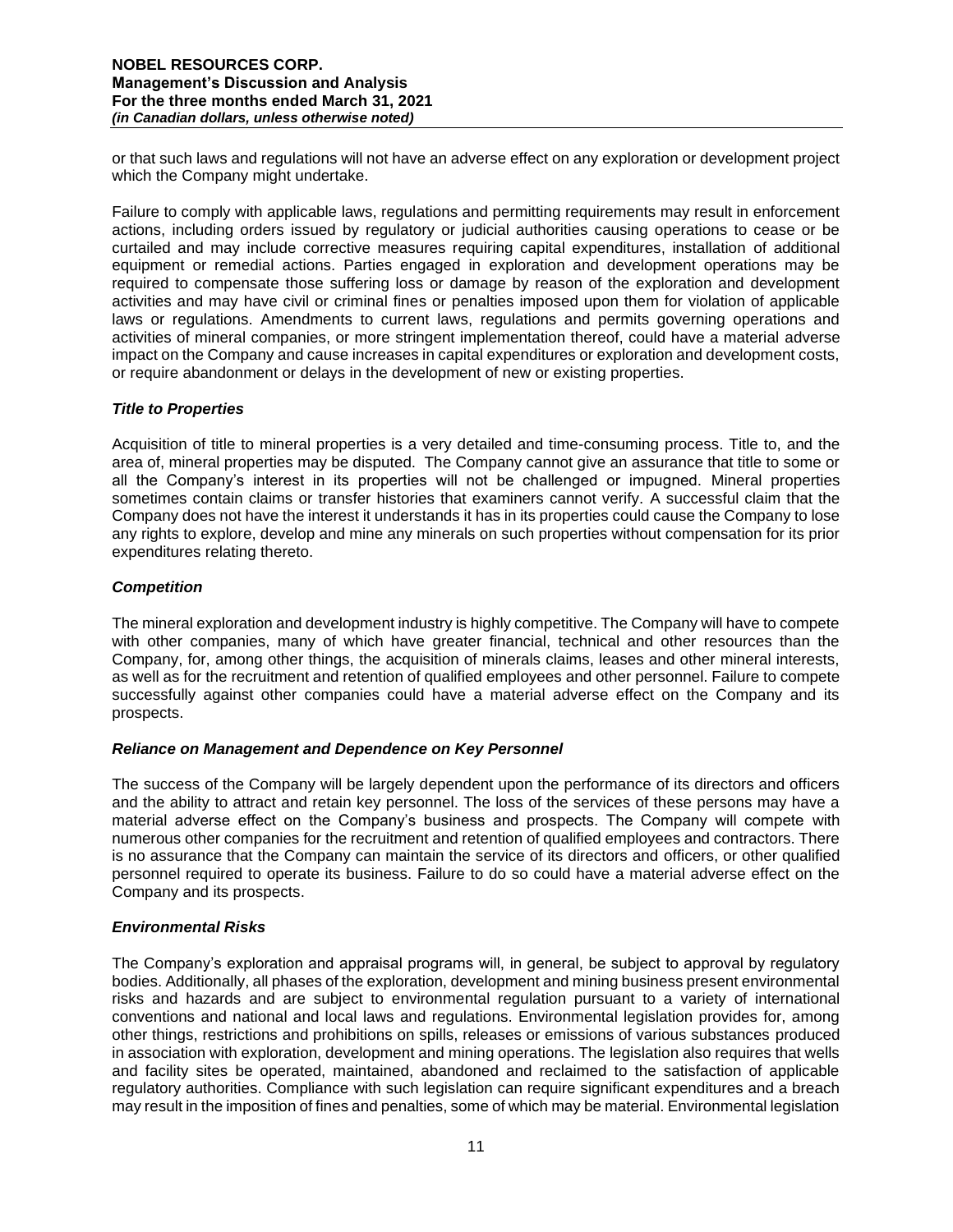is evolving in a manner expected to result in stricter standards and enforcement, larger fines and liability and potentially increased capital expenditures and operating costs.

### *Local Resident Concerns*

Apart from ordinary environmental issues, the exploration, development and mining of the Company's properties could be subject to resistance from local residents that could either prevent or delay exploration and development of the properties.

### *Foreign Operations*

The Company's properties are located in Chile. As such, the Company's proposed activities with respect to its properties will be subject to governmental, political, economic and other uncertainties, including but not limited to expropriation of property without fair compensation, repatriation of earnings, nationalization, currency fluctuations and devaluations, exchange controls and increases in government fees, renegotiation or nullification of existing concessions and contracts, changes in taxation policies, economic sanctions and the other risks arising out of foreign governmental sovereignty over the areas in which the Company's operations will be conducted, as well as risks including loss due to civil strife, acts of war, insurrections and the actions of national labour unions. Future government actions concerning the economy, taxation, or the operation and regulation of nationally important facilities such as mines, could have a significant effect on the Company. No assurances can be given that the Company's plans and operations will not be adversely affected by future developments in Chile. Any changes in regulations or shifts in political attitudes will be beyond the Company's control and may adversely affect the Company's business.

## *Uninsurable Risks*

Exploration, development and production operations on mineral properties involve numerous risks, including unexpected or unusual geological operating conditions, rock bursts, cave-ins, fires, floods, earthquakes and other environmental occurrences, any of which could result in damage to, or destruction of, equipment and mines, damage to life or property, environmental damage and possible legal liability. Although precautions to minimize risk will be taken, operations are subject to hazards that may result in environmental pollution and consequent liability that could have a material adverse impact on the business, operations and financial performance of the Company. It is not always possible to obtain insurance against all such risks and the Company may decide not to insure against certain risks as a result of high premiums or other reasons. Should such liabilities arise, they could have an adverse impact on the Company's results of operations and financial condition and could cause a decline in the value of the Company securities.

### *Litigation*

The Company and/or its directors or officers may be subject to a variety of civil or other legal proceedings, with or without merit.

### **Outstanding Share Data**

As of March 31, 2021, the Company had:

- 1) 41,712,500 common shares outstanding;
- 2) 1,907,400 warrants outstanding, with expiry dates ranging from October 9, 2022 to January 22, 2023. If all of the warrants were exercised, 1,907,400 shares would be issued for gross proceeds of \$682,560.
- 3) The Company had no stock options outstanding at March 31, 2021.